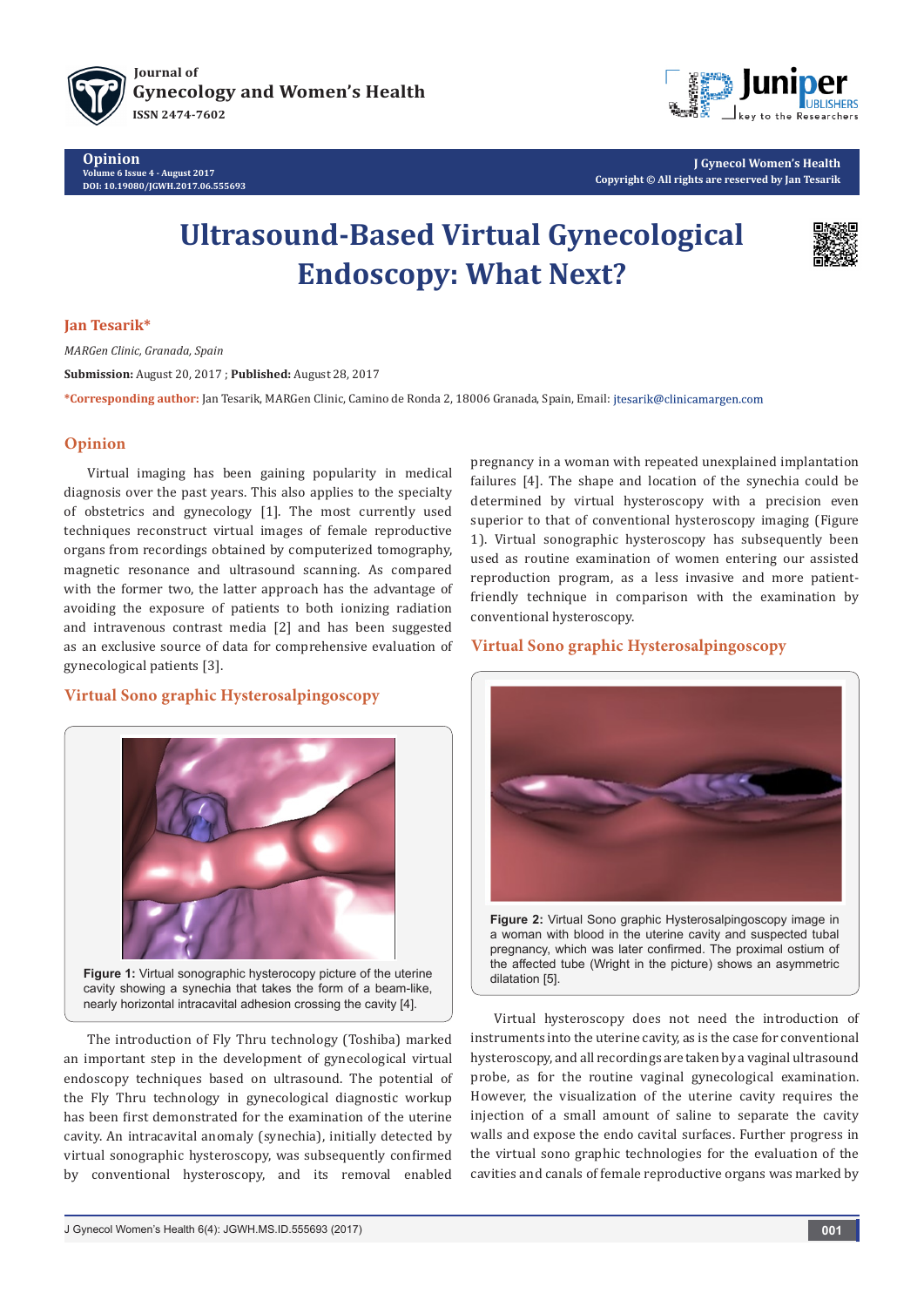the observation that spaces spontaneously filled with blood can be examined by Fly Thru without injecting saline. In fact, blood is anechogenic and can serve as natural filler fluid for ultrasound examination of body cavities and canals. Accordingly, the uterine cavity can be examined by virtual hysteroscopy without any preparatory treatment in cases of uterine bleeding (Figure 2). In cases of tubal pregnancy, the affected fallopian tube, filled with blood, can also be identified (Figure 2), and the tubal canal can be followed as continuation of the uterine cavity up to the site of the ectopic implantation site, enabling a direct visualization of the embryo [5]. This technique has been named virtual sonographic hysterosalpingoscopy.

## **Virtual Sonographic Embryoscopy**



Embryos recently implanted in the uterus can also be visualized by virtual sonographic imaging. The examination of the gestational sac and its content is conventionally performed with the use of 2-dimensional or 3-dimensional ultrasound scanning. However, these structures are also perfectly susceptible to be analyzed by Fly Thru technology. The first study using this approach has shown that the images created by this technique (Figure 3), named virtual sonographic embryoscopy, offer a higher precision and spatial resolution as compared to conventional ultrasound [6]. These characteristics appear to be useful to improve the early prediction of the risk of embryonic demise. This is also the first demonstration showing that virtual sonographic endoscopy can be adapted to the study of body cavities that are not accessible to conventional endoscopy as an alternative.

#### **What Next?**

There are other cavities and canals in the female reproductive system which might be prone to the study by virtual sonographic endoscopy. The antral cavity of large ovarian follicles may be analyzed for the presence of the cumulus-oocyte complex, in order to distinguish between true follicles and cysts. This may be of help in the context of ovarian stimulation for in vitro fertilization, namely in patients with the history of empty follicle syndrome and in patients with poor ovarian response, in whom the decision has to be taken if it is worth performing follicle aspiration or if the cycle should rather be canceled. The cavity of the urinary bladder is also accessible to Fly Thru imaging, and virtual sonographic cystoscopy may thus become an alternative to conventional cystoscopy one day.

All the virtual endoscopy techniques referred to in this paper have been described recently, and more data is needed to evaluate their real significance in different clinical settings. If the information which can be obtained with these techniques is comparable with that from conventional endoscopy, virtual sonographic endoscopy will certainly continue to gain positions in the clinical diagnostic workup because of its noninvasive and patient-friendly nature.

#### **References**

- 1. [Sella T, Laufer N \(2016\) Introduction: Imaging in reproduction. Fertil](https://www.ncbi.nlm.nih.gov/pubmed/27117374)  [Steril 105\(6\): 1379-1380.](https://www.ncbi.nlm.nih.gov/pubmed/27117374)
- 2. [Hershko-Klement A, Tepper R \(2016\) Ultrasound in assisted](https://www.ncbi.nlm.nih.gov/pubmed/27140291)  [reproduction: a call to fill the endometrial gap. Fertil Steril 105\(6\):](https://www.ncbi.nlm.nih.gov/pubmed/27140291)  [1394-1402.](https://www.ncbi.nlm.nih.gov/pubmed/27140291)
- 3. [Grosmann YZ, Benacerraf BR \(2016\) Complete evaluation of anatomy](https://www.ncbi.nlm.nih.gov/pubmed/27054310)  [and morphology of the infertile patient in a single visit: the modern](https://www.ncbi.nlm.nih.gov/pubmed/27054310)  [infertility pelvic ultrasound examination. Fertil Steril 105\(6\): 1381-](https://www.ncbi.nlm.nih.gov/pubmed/27054310) [1393.](https://www.ncbi.nlm.nih.gov/pubmed/27054310)
- 4. [Tesarik J, Mendoza-Tesarik R, Mendoza N \(2017\) Virtual](http://www.ajog.org/article/S0002-9378(16)30788-8/pdfSummary)  [ultrasonographic hysteroscopy followed by conventional operative](http://www.ajog.org/article/S0002-9378(16)30788-8/pdfSummary)  [hysteroscopy, enabling pregnancy. Am J Obstet Gynecol 216: 188.e1.](http://www.ajog.org/article/S0002-9378(16)30788-8/pdfSummary)
- 5. Tesarik J, Mendoza-Tesarik R, Mendoza N (2017) Virtual sonographic hysterosalpingoscopy for ectopic pregnancy detection. J Gynecol Obstet 1:002.
- 6. [Tesarik J, Mendoza-Tesarik R, Mendoza N \(2017\) Virtual sonographic](https://www.ecronicon.com/ecgy/pdf/ECGY-05-00123.pdf)  [embryoscopy: a new tool for evaluation of early pregnancy. EC](https://www.ecronicon.com/ecgy/pdf/ECGY-05-00123.pdf)  [Gynaecology 5.2: 69-71.](https://www.ecronicon.com/ecgy/pdf/ECGY-05-00123.pdf)